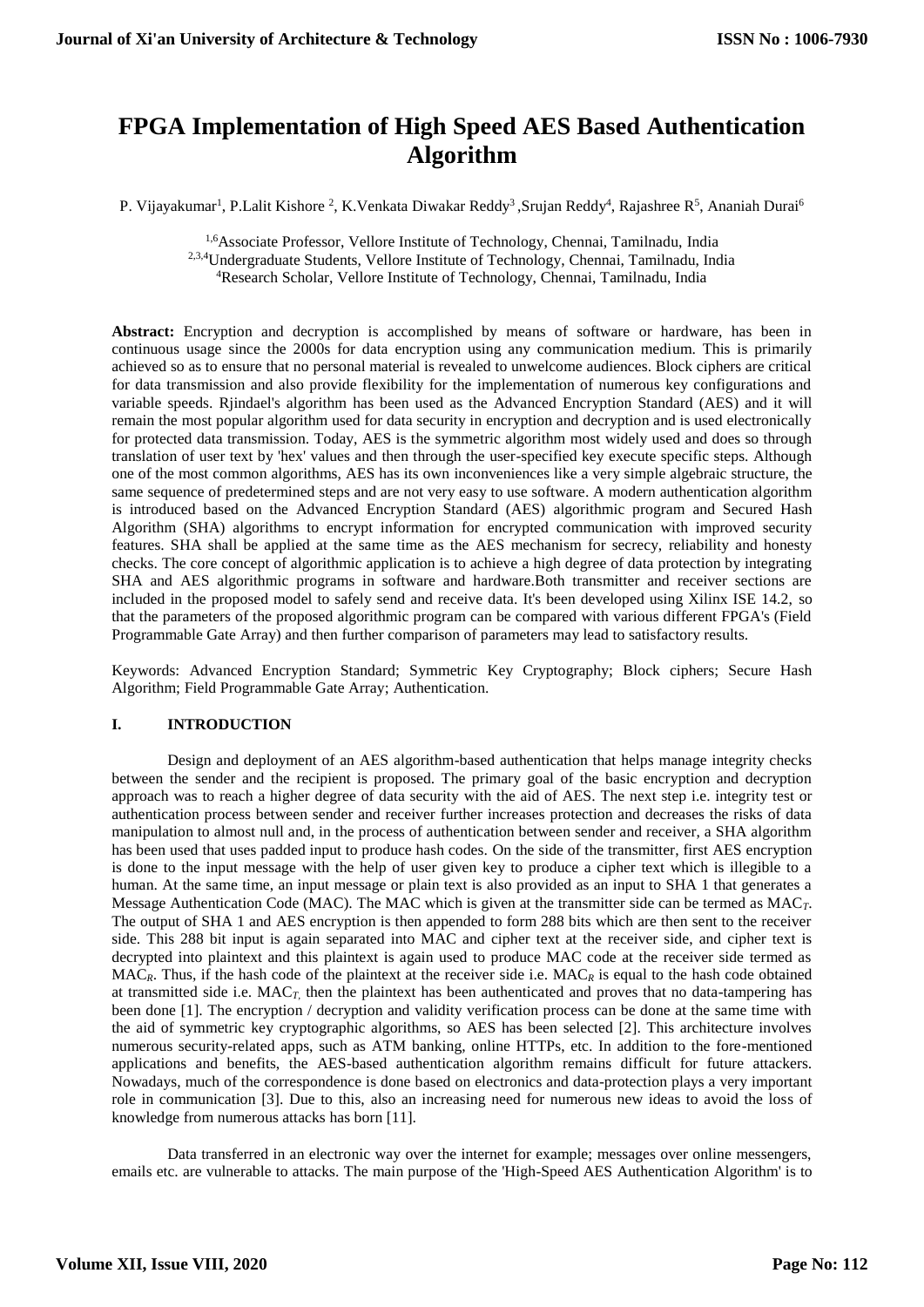pass data from the sender to the recipient by first utilizing a cryptographic algorithm that is AES Algorithmic program i.e. the user precedently provides input or plain text that is translated to 128 bits utilizing different algorithms and the user must then insert a key that is also translated to 128 bits to acquire a cipher text. The aim of this dissertation is to provide additional protection for the information transmitted from the transmitter to the receiver [13]. For the integrity check process, we require the production of hash codes, and for this process, due to time constraints, we have selected SHA-1.Simultaneously, while sending the plaintext for AES encryption, the user of the algorithm also sends the plaintext to the SHA as input, to receive a MAC code at the transmitter part (MAC<sub>T</sub>). Thus, collectively, the user obtains a 128-bit cipher text and also a hash code (MAC<sub>T</sub>) as output from the transmitter part of the algorithm [1].The cipher text obtained in the encryption step is given as an input to AES decryption. This step provides plaintext as the output. Since, the use of AES is employed, it is highly impossible for any unverified or malignant middleman to crack the cipher text and obtain the data. Now, the plaintext obtained at the end of decryption at the receiver side is again given as input to SHA1 algorithmic program to obtain a MAC code at the transmitter part  $(MAC_R)$ . The obtained has codes in the transmitter and receiver part of the algorithm i.e.  $MAC_T$  and  $MAC_R$  are then compared and checked if equal. The reason the hash codes (MACs) are compared is because of integrity check between the sender and the recipient. Any intruder or opponent may tamper with data sent during transmission after encryption, and there is a loss of information due to this, because the receiver may not know if the recipient has received the correct information from the sender. However, since there is a comparison of hash codes (MACs) in the proposed algorithm, if there is any data tampering during transmission, the hash codes will not be the same. Therefore, the recipient must realize for sure that the data has been tampered with [1].

The availability of high-speed digital hardware has created the implementation of top-quality cryptographical devices attainable, in order that anyone can easily notice their application in industrial fields like ATMs and laptop terminals. In turn, such applications produce a requirement for few varieties of cryptographical algorithms that will increase the safety even more than the already existing techniques. It is necessary to secure the information's secret, during this context and thus want to own a cryptosystem that is demonstrably secure and it ought to provide a whole lot of security [6]. Cryptography can be used to offer confidentiality using secret writing ways and might conjointly offer information integrity and authentication. Phishing and information thievery are a typical downside lately because of the immense impact of web and also the demand of a typical media or channel to share information. Due to this, there's the matter of playing few secret writing algorithms whereas conjointly keeping the information values hidden from curious parties. Thus, it is determined to figure on a project associated with secret writing that provides a really high level of information encryption, in order that the likelihood of any information thievery is alleviated. This can be achieved with the assistance of authentication between the transmitter and receiver with the assistance and with the usage of AES algorithmic program [7].

This paper has consists of seven different chapters and it has been organized in such a way that each chapter deals with the major concepts and contributions involved in the research work. The first chapter deals with the introduction of 'High-speed AES based authentication algorithm' work and the objective of the dissertation work. The second chapter consists of the Literature Survey of various research papers and websites which helped throughout the formulation of this dissertation.The third chapter deals with the Mathematical background of AES and SHA algorithms with various examples of the same and also an overview of the project. This fourth chapter presents the proposed efficient high-speed AES based authentication algorithm. The fifth chapter presents the Hardware and FPGA Implementation of the proposed algorithm with the inclusion of synthesis options. This sixth chapter deals with the results obtained and finally ends with the conclusion.The chapter seven includes the project's end.

# **2. LITERATURE SURVEY**

Ali Akbar Pammu [1] et al. have developed an AES algorithmic system that uses a CBC mac or CCM mode counter to obtain a very high degree of data protection, and this has been done on a multi-core / dual-read processor[1]. In addition, a mechanism of modifying the key for AddKeyRound is continuously updated in reference to completed or time-based rounds for more defensive capabilities against pattern-based assaults. There is also a very secure and complex implementation of AES-CCM method that is the key which is provided changes with the time interval provided. This removes the possibility of key-tamping from any third party and nullifies the major protection vulnerability of the AES algorithmic system. The central and important conclusion that can be taken from this journal paper is that this is a research work in which AES with integrity test algorithms has been used to gain more reliability. In fact, the whole application has been built on a multi-core processor.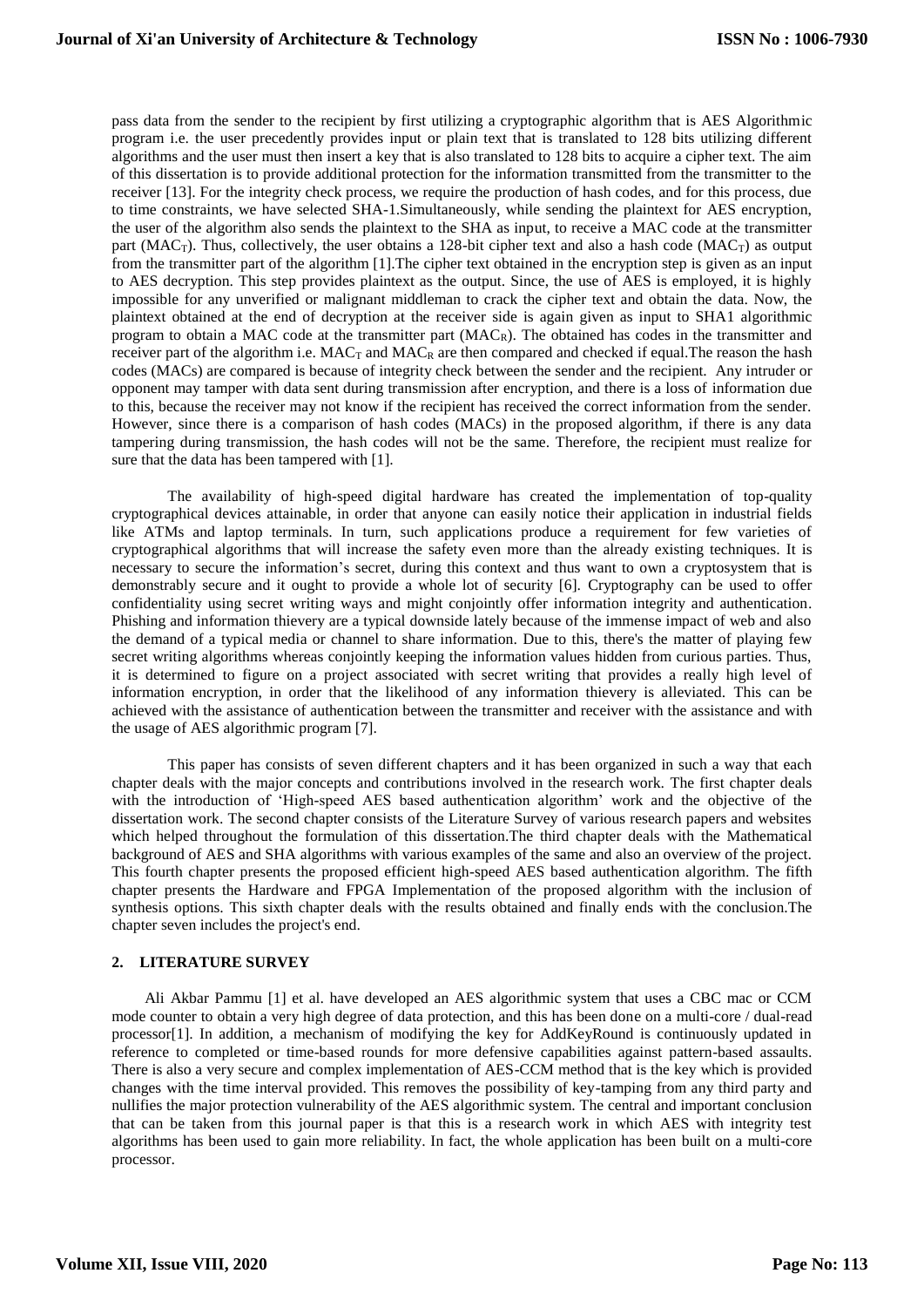Mr. Adnan Mohsin [14] et al., give a very informative and detailed explanation regarding 128-bit encryption and decryption of AES. Then also, the design or algorithm was implemented with the help VHDL software language then simulated by using Xilinx ISE [14]. The Keys were generated for all rounds before the data goes through the rounds. The S-box and Inv-Sbox array elements were already stored in the memory in order to be ready for substitute byte. Using pipeline technologies to increase performance. The parallel architecture has also been used. This provides a detailed explanation of the various things that were finally implemented on an FPGA, and speeds, LUT's and cores were written in a table format. Specific implementations for both the AES encryption method and the AES decryption method have since been introduced. The results obtained in the design summary were also compared with 5 different types of FPGA's with the different parameters and recorded the frequency and slices used for each device.

J.Balamurugan [17] et al. give a very informative and detailed explanation regarding a type of AES algorithm which is cost effective. In addition, also, a different attack which may be plausible on AES was briefed about [17]. The author makes it lucid regarding the Advanced Encryption Standard (AES) algorithm and this algorithmic method was applied in this paper using VHDL. Both the encryption and decryption algorithms used VHDL in the same way. It can be concluded that the algorithmic program consists of three main parts: Cipher, Inverse Cipher and Key Expansion, as indicated by the paper. Development and development of lightweight AES key which is used for encryption which is ideal for cost effective applications. The key thing was price stability and also power-efficient applications plus AES hardware implementation for a few specific FPGA types.

Liakot Ali [5] et al., have proposed the design which is useful to a very high degree and also can lead to further improved security of the already secure AES architecture. The authors have proposed an architecture that can be resistant to all cryptanalytic attacks on AES. Everything has been done, while maintaining high computing speed [5]. The proposed work tweaks the AES algorithm to reduce algebraic operations, which in turn increases the speed of architecture and also reduces latency. The key software used for Advanced Encryption Protocol is rendered or encoded with the aid of the Verilog language and is then dumped on the FPGA board to extract the results of the hardware. The efficiency of the proposed architecture has also been contrasted and tabulated with the research of several other previous dissertations in order to evaluate speed, throughput and latency, and the authors prove that the proposed architecture is stronger than the previous models. Ultra-high performance and AES processing speed can be reached and the delay can also be reduced.

Hassen Mestiri [10] et al., wrote about the numerous cryptanalytic attacks and shortcomings in achieving and implementing optimal and effective AES implementation, as well as how AES conventionally overcomes these problems [10]. The authors built a way to further improve AES 'data protection capabilities by improving the architecture to hold back against form of fault-injection attack. The authors also debated numerous solutions in detail. In embedded applications where the applications serve a specific purpose, it is of utmost importance that the system does not fail and AES has been the standard for data protection in these devices for many years. However, cryptanalytic attacks of inducing faults reduce security and may lead to serious cases of data leakage that may, in some cases, be considered to be sensitive. Thus, the authors of the particular thesis provide new ways to detect fault injections by varying or modifying the substation step of the SBox. The proposed algorithmic system allows AES safer to known fault or threats which can be avoided by making adjustments to the implementation process to the software. To this end, the transformations used in AES were broken into two sections with an intermediate stage between them in order to improve the protection and the possibility of cryptanalysis. Also, the authors have also shown that with the help of this implementation, the fault detection rate was increased by many fold in the architecture.

Harshali Zodpe and Ashok Sapkal [7] have written in a detailed format about the AES algorithm architecture, which can improve the security features of the standard, and this can be achieved by a new type of Sbox computation variation [7]. Through an in-depth analysis of AES, it is stated that the safety factor of this standard lies in the SBox step and, therefore, a different approach to the SBox step is proposed here. At the end of the day, the main inferences that could be drawn from this are that the modification of the existing design resulted in better speed. The main piece of knowledge from this paper is that different S-Box operations can increase or decrease the security of the Advanced Encryption Standard algorithmic program as a whole. The results obtained from this proposed work have been compared with previous dissertations in terms of speeds, slices used and total area occupied by the IO planner, as well as existing architectures, and the findings confirm that the proposed architecture is better. Muneer Bani Yassein Shadi Aljawarneh Ethar Qawasmeh [18] et al., on the various cryptographic algorithms that competed against the now standard Rjindael[18]. The main inference that could be drawn from this is that, although all of them were very secure, Rjindael proved to be the best in a variety of aspects, such as security and ease of implementation and efficiency. It also helps one to understand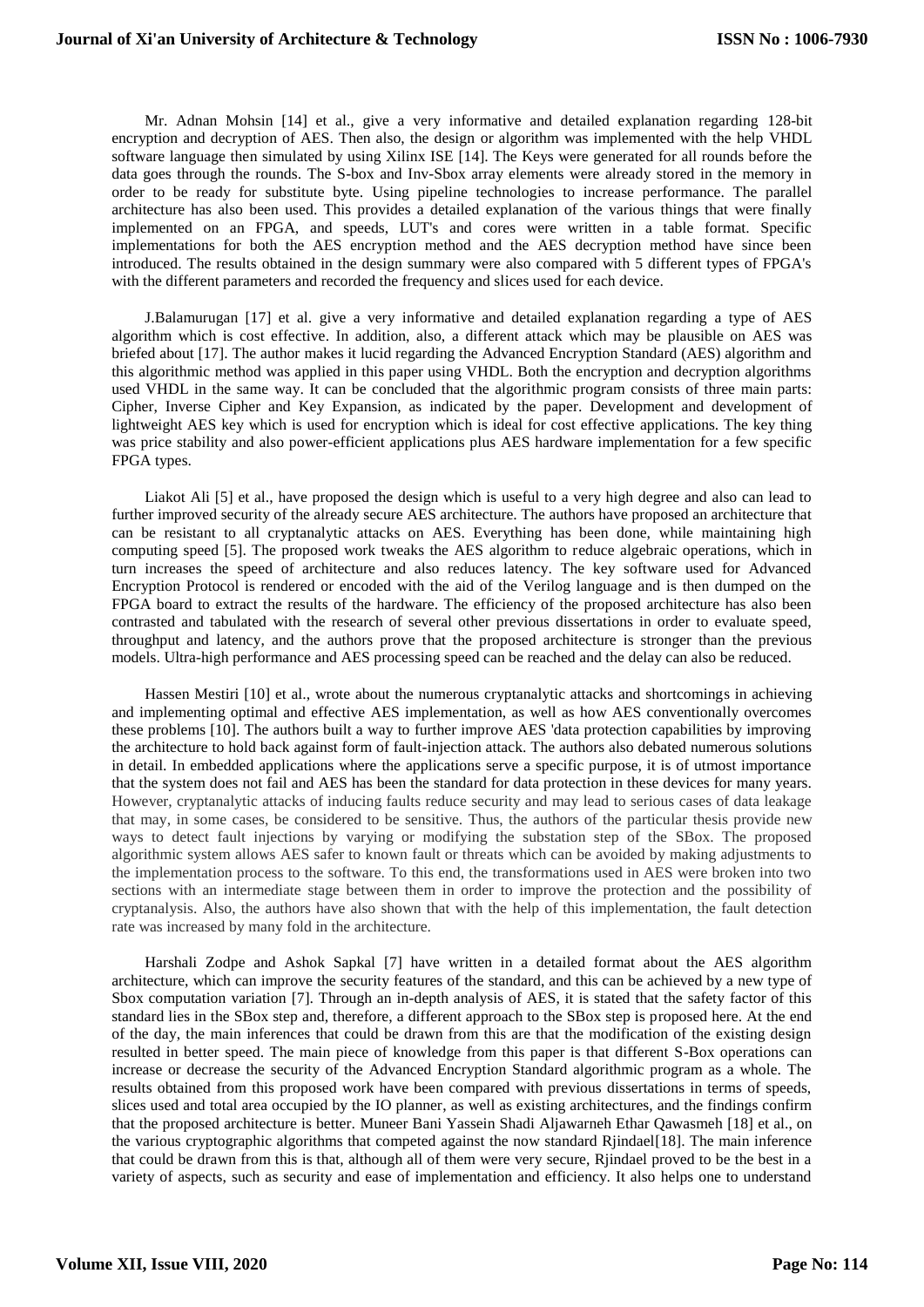the difference between symmetric key and asymmetric key cryptography and also helps one to understand the different situations in which these two types of cryptographic algorithms can be used. Detailed information on private and public key cryptographic methods has also been written.

Sriperumbuduru Srilaya [25] et al. tested the two most widely used symmetrical algorithms to be similar DES (Data Encryption Standard) and AES [25]. The performance measurement metrics for each algorithm were used to do a comparative study dependent on the input scale.The parameters analyzed are encryption time and decryption period, performance, power usage, energy consumption, simulation period. This also illustrates the value of cryptography in providing better protection of knowledge through the communication channel and ensuring that the network is safe from attacks. Archana Mishra and Saurabh Sharma wrote about an AES (Advanced Encryption Standard) encryption architecture, which is focused primarily on Very Large Scale Implementation and notes that the suggested implementation is successful against attacks [13]. As is known, AES is the commonly used symmetric key cryptography algorithm, which encrypts input data into illegible text with the aid of a given user key due to various transformation measures. The major inspection here is just AES-128 bit architecture over VHDL-based transformation phases and higher speeds are also one of the core aspects of this research in the overall implementation of AES algorithmic program. Specific information is provided concerning the working of the 10 rounds in AES encryption and even reverse operations. Lookup tables were introduced for high speed, and few other improvements were made to the application portion of implementation.

Javier Herranz [13] discusses the design of attribute-based encoding methods that are not easy compared to the design of identity-based encoding methods. This shows how an attribute-based system and policy can be paired with a collision-resistant hash function to provide an identity-based encryption process. In 2016 and 2017, Odelu et al. proposed both an attribute-based encryption scheme in a separate logarithm environment, with no bilinear pairings, and an RSA framework attribute-based encryption scheme, both accepted and regulated. In both the RSA and the discrete logarithm environments, stable identity-based encryption schemes can be achieved without bilinear pairings, which would be a field development. Unfortunately, the author presents here the full attacks of the two schemes proposed by Odelu et al. K. Rahimunisa [16] et al presented another hardware-based implementation of the AES algorithmic program and the main objective was to improve throughput compared to previous iterations of similar architectures [16]. This introduces parallel type formulation in the folded AES architecture to achieve high throughput. The implementation of the FPGA architecture proves to consume less space. K. stated the proposed implementation. Rahimunisa, Karthigaikumar, Soumiya, Jayakumar and Suresh use 128-bit keys for encryption and decryption. The folded concept is introduced to reduce the overall area and parallel architecture is used to achieve better throughput..

Mahmoud Alfadel El-Sayed M [26] et al., introduced a rundown of a new exhibition assessment standards applied to encryption procedures [26]. The authors analyzed numerous AES algorithms and the efficiency of their modes is depending on time and distance. Various methods such as Anova were used for analysis.Text, image and video are some of the file types that were used to conduct the experiments. The modes OFB, CFB, CBC and ECB are fundamentally extraordinary as far as throughput while these modes have a confidence level of 95% time in case of encryption time. From this, it can be inferred that a great number of experimentations could be performed to compare parameters like memory usage, encryption and decryption implementation time using different key sizes and text files. Also, this experiment was tried and tested this experiment with various different setups. Soumya Nag K [20] et al., have depicted a new algorithm to overcome the disadvantages of single key setup and to increase the higher secure data transfer in a network [20]. A latest version of FPGA with multiple key encryptions has been proposed based on AES-192. The algorithm, which is also static, uses only one key throughout the conversation. If the key is used more, the hackers might figure out a way to discover the strategy of encryption. The algorithm is being used in VHDL in Xilinx ISE 9.2. The process are being synthesized and repeated in ModelSim simulator. This work features one of the novel methodologies led to the one of the highly secured algorithms, which is tolerant to data theft.

Akash Kumar Mandal [27] et al., have studied encryption algorithms AES and DES using MATLAB. If the execution is completed, these methods are evaluated for certain parameters such as the main avalanche effect induced by one-bit variation by keeping the plain text and vice versa fixed and the memory needed for the simulation and implementation of the code. It should also be noted that DES is widely used encryption method for financial services. AES has a strong avalanche impact and is suitable for encrypting messages transmitted from one entity to another, for transfers, etc. Also, it can be concluded that parametric characteristics such as memory, Processor speed, and processing time are being observed.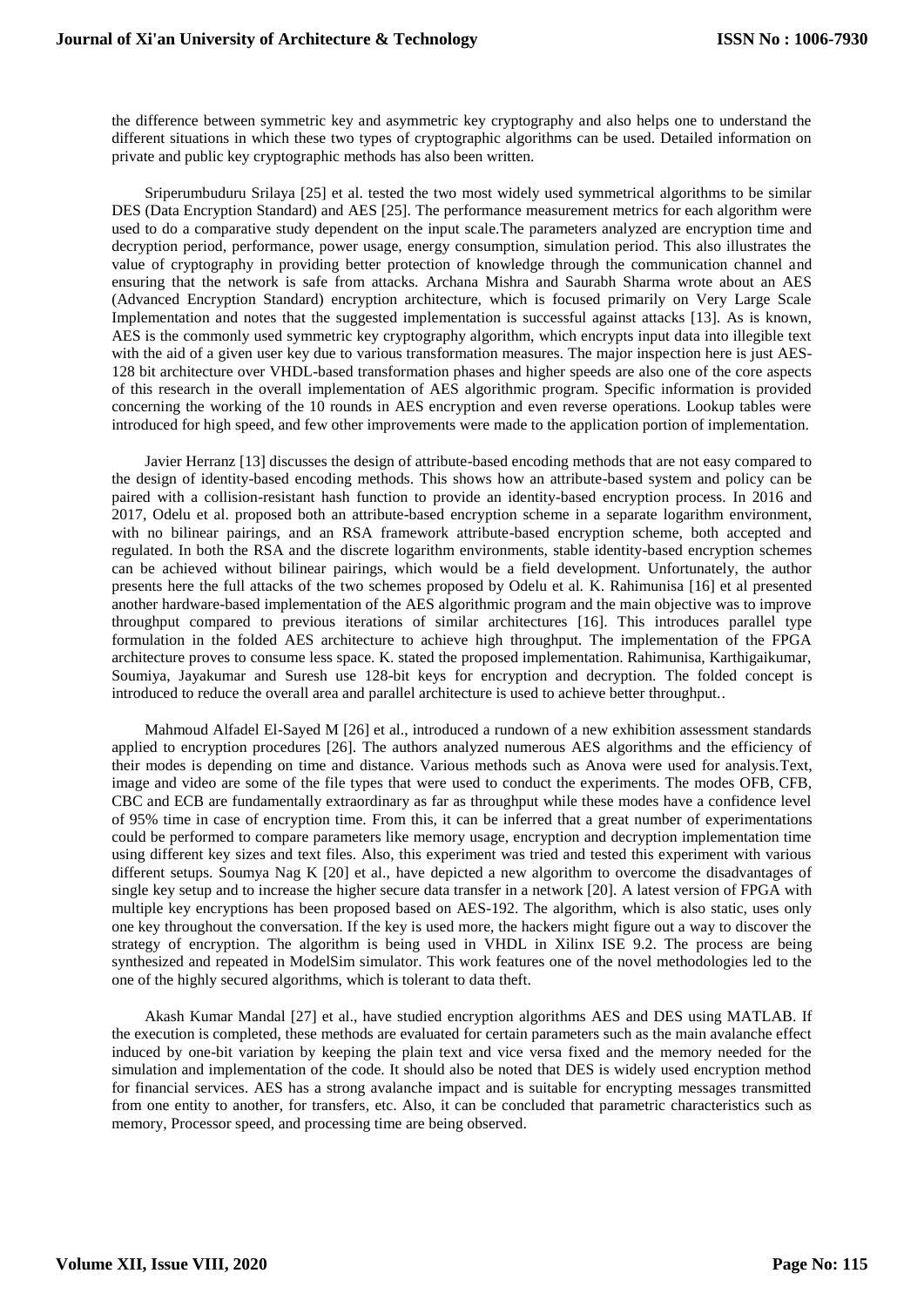#### **3. PROPOSED EFFICIENT HIGH-SPEED AES BASED AUTHENTICATION ALGORITHM**

Data Encryption Standard **(DES)** the original predecessor of the present AES algorithm. Federal Information Processing Standard (FIPS) has initially chosen DES for the United States in 1976. It emerged to be generally used universal algorithm for numerous business applications, including many monetary exchanges. There were also questions posed by the National Security Department, which culminated in the algorithm staying controversial. NIST chose to select an algorithm that would serve as a replacement to DES, which could never again be considered as fragile in the light of its limited key scale and the improved efficiency of computing capacity. Therefore, NIST announced another computation in specific, and then approved Advanced Encryption Standard (AES) as a replacement, AES with 128 bit squares and 128 bit, 192 bit, and 256 bit keys to substitute DES. The symmetric-key estimation of the "delicate, unclassified" knowledge is sought by NIST.So that, the algorithm which is to be chosen should be accessible to worldwide for free. The algorithm that won would get admiration and significance and also get a huge consulting from across the world for its security applications. Additionally, AES would definitely get one of the most broadly utilized cryptographic calculations on the planet. In 1998, 21 industry and scholarly gatherings offered contenders; fifteen met NIST's accommodation models. This specification describes the Rijndael algorithmic system as a symmetric algorithm that can handle data blocks with a length of 128 bits and keys with a length of 128, 192 and 256 bits. Rijndael was referred to as the AES algorithm because it was able to handle extra block sizes and key lengths. The three separate main lengths as seen above can be used for the algorithm and thus such distinctive "flavors" should be referred to as "AES-128," "AES-192" and "AES-256." The distinctive key lengths need just a few additional changes, and AES is often effective and simpler to conduct.

The hidden key is considered secure in hand and known only to the sender and the recipient, two communicating parties in particular. If the knowledge communication is additionally appropriate to duplex, otherwise each side must have its own AES encryption and decryption FPGA-based processor. This would not necessarily be the case, though, because the key could be reached by an agent who may endanger the whole encryption process during transmission. The integrity test using the SHA algorithmic software is perhaps the most significant element in this method. With the help of SHA, one can perform integrity check of the acquired decrypted data and the sender and receiver side and if equal, is a proof that no tampering to the data has been done.

The method of the communication of information from the sender to receiver is as follows:

- The Sender designs the modules required for encryption in the FPGA board and then uses the already known plaintext and cipherkey for encrypting to obtain the ciphertext which will be transmitted along the channel. Additionally, the plain content is all the while sent to SHA which is inserted into encryption module to acquire the hash code on sender side i.e MAC*<sup>T</sup>*
- After the above step, the 128-bit cipher text is annexed with the hash code and this is the collective part is sent from the sender part. At that point the output buffer gathers and sends the Cipher-text and hash code blend over the correspondence channel. All the customer in the center can see the figure content, yet the only individual who has Secret-key can utilize it or one could term him as the receiver.
- The cipher text and hash codes are separated from the data appended on the receiver side. The Receiver as built for the FPGA processor is fitted with some Decryption Module which is used to decode the Ciphertext received from the sender for the acquisition of plaintext. In fact, once the plaintext has been decrypted, this plaintext is submitted back to SHA, which is built in the encoding module on the receiver side to provide the hash code.
- Finally, on the receiver side, both the hash codes i.e.  $MAC<sub>T</sub>$  and  $MAC<sub>R</sub>$  are compared using XNOR function to check if equal [1].
- If the hash codes are equal, it indicates that the received cipher text wasn't tampered with any thirdparty adversary during data transmission between sender and receiver.

Alternatively, if the new Recipient has to transfer confidential details to the initial Sender, at this stage the above-mentioned protocols should be reshaped for the corresponding Sender and Receiver work. Accordingly, the goal of the study, the FPGA implementation of safe data transmission utilizing AES-based authentication, can be achieved very efficiently, for all purposes , by the efforts of this dissertation research, the by using FPGA boards, on both sender and reciever of the data transfer, given that both the sender and reciever have knowledge about the Cipherkey used. The goal of the project is to recognize and undertsand the basic cryptographic specification known as AES, which is one of the most widely implemented and versatile symmetrical algorithms that could be easily adapted in the future to the strongest protection structures, which has been opened up by the tremendous development and key breakthroughs in the recent history [18][20]. And provide message integrity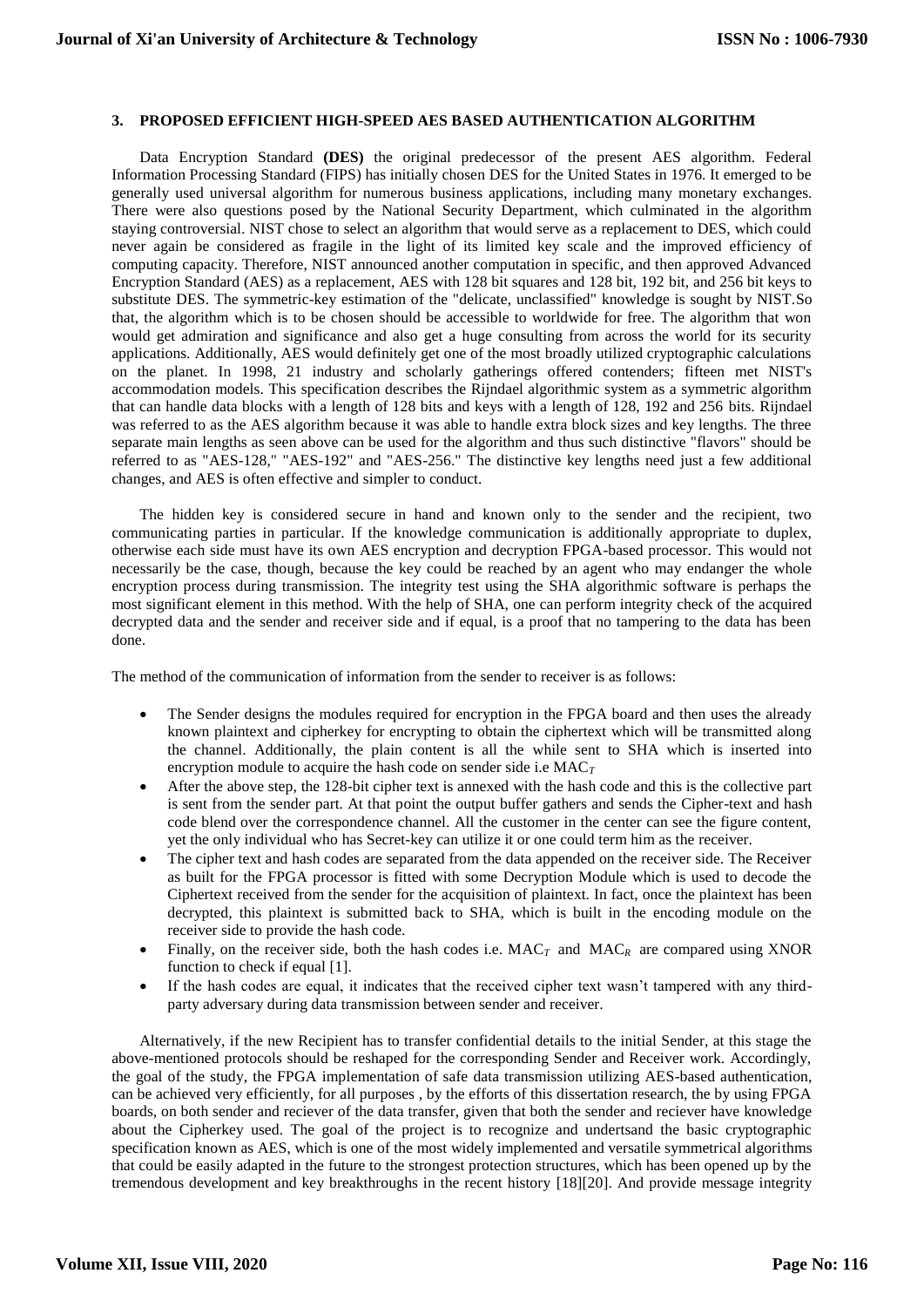between sender and receiver using Hash codes generated using SHA-1 algorithm. Also, SHA is implemented concurrently with AES for confidentiality and security and also integrity check [1]. Later, the AES is discussed in detail with the steps required in algorithm, and mathematical analysis of the proposed algorithmic program. Futhermore, the software implementation including few drawbacks are examined and the different approaches related to hardware architecture and implementation is studied comprehensively. This study also includes very specific details on the SHA algorithm. The ultimate aim is to implement an algorithmic program which is highly reliable and a proper sufficient answer for the much prevailing security concerns in implementation of AES. Also, we are striving to make the proposed algorithhm's implementation cost effective. Thus, finally implement a high speed AES based authentication algorithm by combining VLSI for reliable communication of data with adequate security features The below fig.1 shows a very detailed block diagram of the proposed High-speed AES based authentication algorithm. The figure represents both parts, i.e. the transmitter part which inputs and sends the encrypted plain text and a hash code and the receiver part which receives the cipher text and hash code from the message transmitter side.



MAC(T) : Generated at Transmitter side

 $(128+256 \text{ bit})$ 



**Fig. 1 AES and SHA based authentication block diagram**

## **The following steps is performed to provide authentication by using AES and SHA Algorithm**

**Step 1 :** Choose a plaintext (Pm) of size 128 bit and key (K) which are mostly couple of words.

**Step 2** : Convert the plaintext (Pm) and key (K) into hexadecimal values

**Step 3** : The plaintext (Pm) and key (K) are given as input for AES encryption and also for SHA algorithm to obtain hash.

**Step 4**: As part of AES encryption, derive the set of round keys from the cipher key (in Hex)

 $w[4] = w[0] XOR g(w[3])$ , where  $g(w[3])$  is circular shift of w[3] then byte Substitution (S-Box) and finally adding round constant, w[i] is round key of i th round and w[n] = w[n-1] XOR w[n-4] for i>4.

**Step 5** : Adding Round key, Round 0.

XOR of Round key and Round 0 gives us new State matrix

**Step 6** : Round 1, Sub Bytes.

Four rows are shifted cyclically to the left by offsets of 0,1,2, and 3.

**Step 7**: Round1, Mix Column.

Mix Column multiplies predefined fixed matrix against current State Matrix.

**Step 8**: Add Round key, Round 1.

XOR of Round key and Round 1 gives us a new matrix.

**Step 9** : Below operations are done similarly for next rounds

Sub Bytes, Shift Rows, Mix Columns, Roundkey. For last round, mix column is not performed.

**Step 10** : Now, finally we obtain CipherText from AES encryption.

**Step 11** : As part of SHA algorithm plaintext (Pm) and key (K) are taken as input.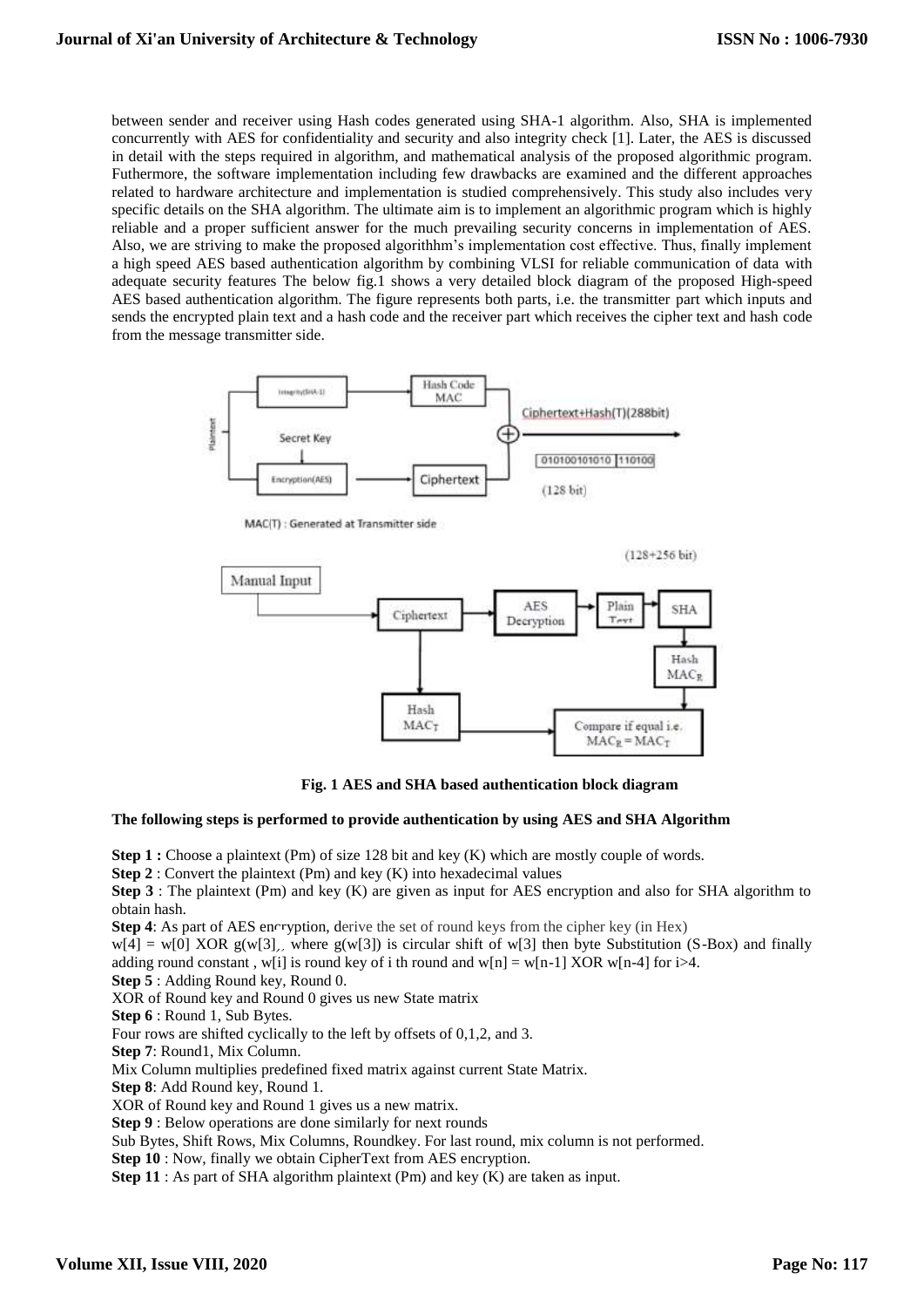**Step 12** : Initialize five strings of random Hexadecimal numbers which represent as a part of the Hash function (in Hex ,128 bits).

**Step 13** : padding of message is done .padding is done until the message is of 512 bits 1 is followed by enough zeroes upto 448 bits and then message of 64 bits is added at the end.

**Step 14** : The padded message is then divided into 512 bit blocks, and each block is again divided into sixteen 32-bit words, W\_0 … W\_{15}. In our message 'abc', there's only one block because our message is less than 512-bits total.

W(i)=C1(W(i–3)⊕W(i–8)⊕W(i–14)⊕W(i–16)), where W(i) is bitword.

**Step 15** : Hash values are stored in differengt variables.

**Step 16** : For each chunk, 80 iterations are done, i, which are necessary for hashing , and the following steps on each chunk must be executed, Mn.

For iteration where  $16 \le i \le 79$ , operation described below is performed *W*(*i*)=C1(*W*(*i*−3)⊕*W*(*i*−8)⊕*W*(*i*−14)⊕*W*(*i*−16)),Where C*n*(*X*)=(*X*<<*n*)OR(*X*>>32−*n*).

where X << n is the **left-shift** operation and X>> 32-n is the **right-shift** operation

**Step 17** : For 80 iterations,  $0 \le i \le 79$ , it is required compute,

*TEMP*= C5∗(*A*)+*f*(*i*;*B*,*C*,*D*)+*E*+*W*(*i*)+*K*(*i*).

**Step 18** : Reassigning the following variables.

$$
E=D
$$
  
D=C  
C=S<sup>30</sup> (B)  
B=A  
A=Temp

**Step 19** : Store the result of the chunk's hash to the overall hash value of all chunks, and proceed to execute the next chunk. And then we obtain the Message digest or Hash value (h0).

**Step 20** : Appending both the ciphertext and Message digest (128+160 bits) and then communicated through the channel as output.

**Step 21** : Now first 128 bits (ciphertext) and next 160 bits (Hash code) are seperated and then respective process is done.

**Step 22** : First 128 bits undergo AES decryption process which is similar to AES encryption and finally we obtain plain text as the output of AES decryption.

**Step 23** : Now the plaintext obtained after decryption is taken as input message for SHA.

**Step 24** : Now SHA algorithm is performed as mentioned in above steps.

**Step 25** : Finally another message digest or hash code (h1) is obtained.

**Step 26** : Now compare h0 and h1, if both are equal the message is considered to be untampered and thus message integrity is obtained.

# **Typical Example:**

As, it was already stated earlier the proposed algorithm has two parts : Transmitter part and Receiver part.

# *At the transmitter side*

- First a plain text and key is word is given as an input to the transmitter part. Let the plain text sentence be: "Two One Nine Two". Let the key word sentence be: "Thats my Kung Fu".
- Initially, both are converted to hex values: Hex values of Message - "54 77 6F 20 4F 6E 65 20 4E 69 6E 65 20 54 77 6F". Hex values of Key - "54 68 61 74 73 20 6D 79 20 4B 75 6E 67 20 46 75".
- The RoundKey function is used to generate the expanded round key. After the next following steps circular shift, byte substitution, adding round constant and XOR'ing the required columns first round key is generated.

First round key: E2 32 FC F1 91 12 91 88 B1 59 E4 E6 D6 79 A2 93.

- As the key is of 128 bits, 10 round keys are generated. Similarly, it follows the above same steps to generate 10 roundkeys.
- Then, these round keys are used along with plain text to generate the cipher text.
- The algorithm then undergoes 10 rounds with following functions in each round to generate a state matrix.

After Sub Bytes = [63 EB 9F A0 , 2F 93 92 C0 , AF C7 AB 30 , A2 20 CB 2B]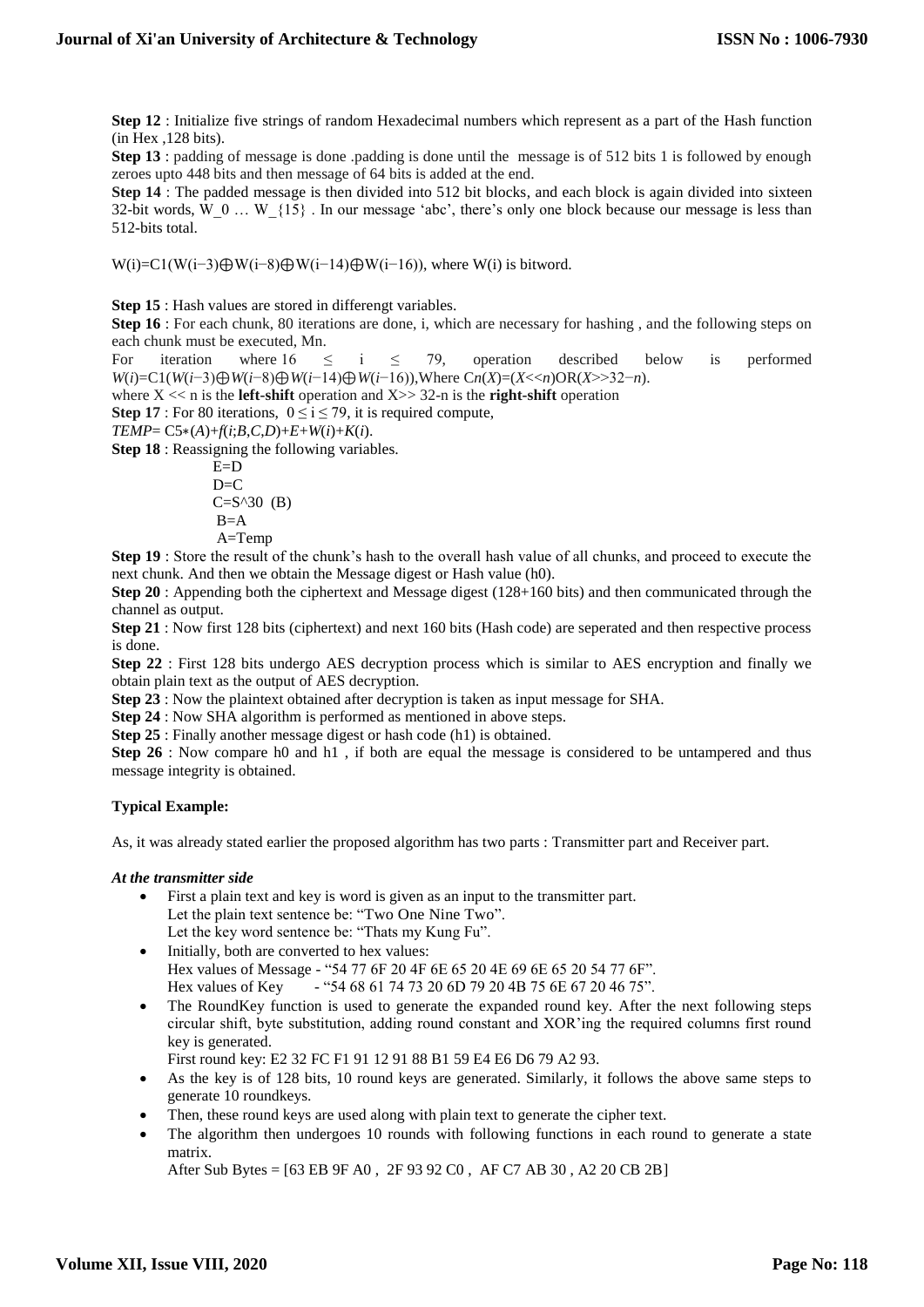After Shift Rows = [63 EB 9F A0 , 93 92 C0 2F , AB 30 AF C7 , 2B A2 20 CB ] After Mix Columns = [BA 84 E8 1B , 75 A4 8D 40 , F4 8D 06 7D , 7A 32 0E 5D] After Roundkey = [58 47 08 8B , 15 B6 1C BA , 59 D4 E2 E8 , CD 39 DF CE]

- Finally, after 10 rounds, we get cipher text: 29 C3 50 5F 57 14 20 F6 40 22 99 B3 1A 02 D7 3A
- Simultaneously, the SHA part of the proposed algorithm does its work. It generates MAC code  $[MAC_T]$  with the help of plain text.
- After following the required functions in SHA algorithm, the MAC code of 160 bit generated is: 67 45 23 01 EF CD AB 89 98 BA DC FE 10 32 54 76 C3 D2 E1 F0
- The ciphertext and  $MAC<sub>T</sub>$  code are appended and sent to the receiver part. 29 C3 50 5F 57 14 20 F6 40 22 99 B3 1A 02 D7 3A 67 45 23 01 EF CD AB 89 98 BA DC FE 10 32 54 76 C3 D2 E1 F0

# *At the receiver side*

First, the encrypted input and the key word are given to the receiver part and it breaks it down into two parts with the first being 128 bits and the second being 160 bits.

• The 128 bits text is decrypted with the help of key word and it gives us the initial plain text in hex value.

Plain Text: 54 77 6F 20 4F 6E 65 20 4E 69 6E 65 20 54 77 6F

 Then the plain text generated here is used to perform SHA algorithm to form MAC at receiver part [MACR].

MACR : 67 45 23 01 EF CD AB 89 98 BA DC FE 10 32 54 76 C3 D2 E1 F0

Then,  $MAC<sub>T</sub>$  and  $MAC<sub>R</sub>$  are compared and if the both are equal then it follows data integrity.

# **4. FPGA IMPLEMENTATION OF HIGH-SPEED AES BASED AUTHENTICATION ALGORITHM**

The layered architecture of combined AES and SHA has been implemented to achieve a very high level of security with integrity check at both transmitter side and receiver side too. The transmitter side consists of AES encryption with SHA to produce a hash code and the receiver side includes AES decryption with SHA to receive another hash code. Both these hash codes are verified to perform integrity check. This proposed architecture has been implemented on Xilinx software 14.7 analysis and performance has been compared for three FPGAs namely Virtex-4, Virtex-5 and Spartan-6 FPGAs. The overall schematic, synthesis, software implementation has also been explained. The proposed architecture of AES algorithm and SHA architecture on the transmitter side and receiver side has been implemented on multiple FPGAs namely Virtex-4, Virtex-5, Spartan-6, Artix-7 and Virtex-7 FPGAs. For optimum performance the FPGA versions were selected such that the selected FPGA boards have the maximum number of Input-Output bonds, internal LUTs, FFs to support the proposed architecture. The results obtained have been verified and are in accordance with the desired output. The RTL Schematic and the corresponding outputs have been presented. A comparison table which compares the synthesis and properties of the various FPGA's which are being put into use is also presented.

# **4.1 RTL Schematics**

The figure below i.e. Fig.2 shows the RTL schematic of AES encryption module which performs the encryption part of the whole process and is present in the transmitter part of the proposed algorithm.



**Fig.2 RTL schematic of AES encryption**

The Fig.3 shows the zoomed in RTL schematic picture of the AES encryption module which was represented in the Fig.2. This zoomed in picture allows us to further understand the working of AES encryption.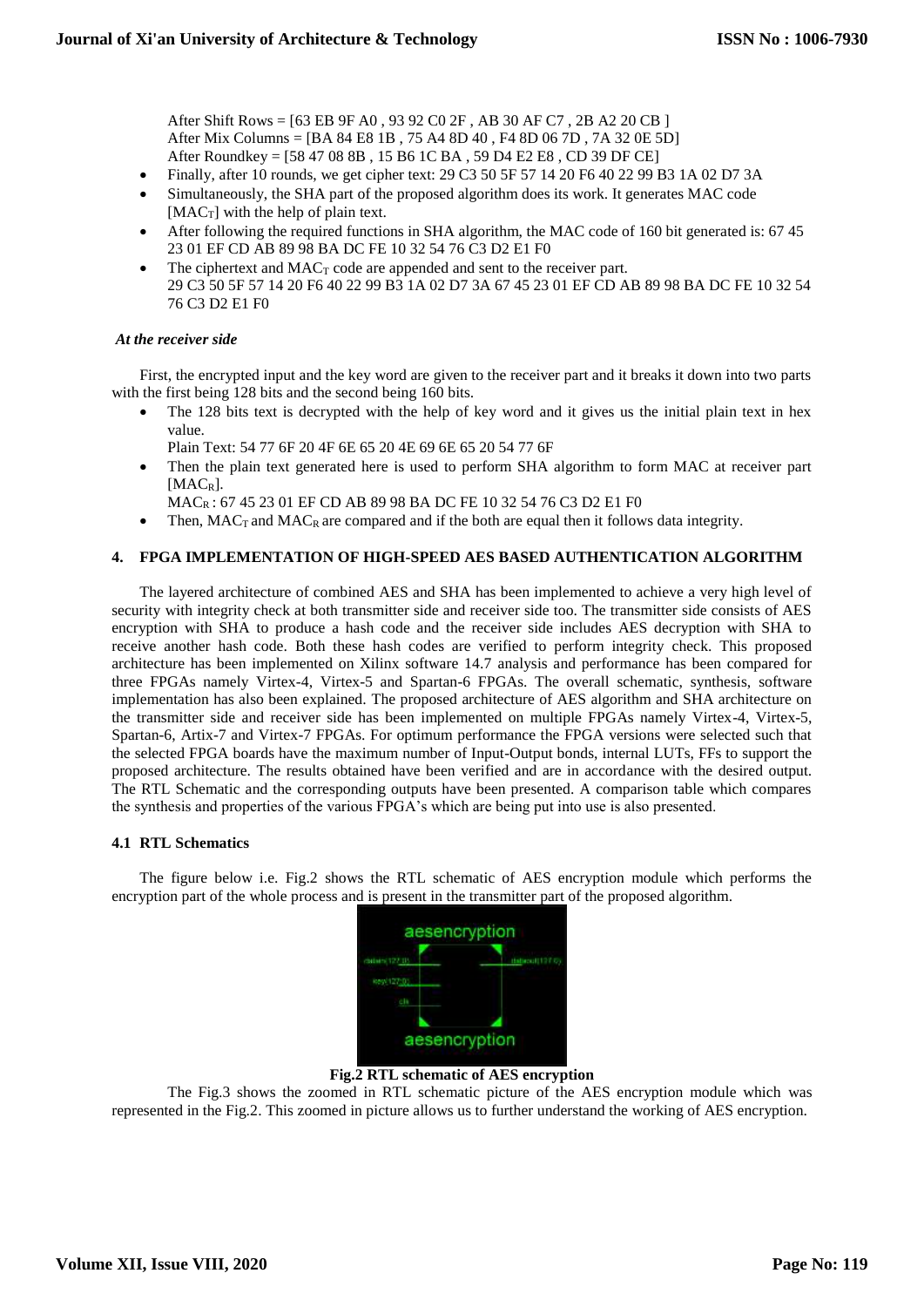

**Fig.3 RTL schematic of AES encryption-zoomed in**

The figure below i.e. Fig.4 shows the RTL schematic of AES decryption module which performs the decryption part of the whole process and is present in the receiver part of the proposed project.



**Fig.4 RTL Schematic of AES decryption**



**Fig.5 RTL schematic of AES decryption-zoomed in**

The Fig.5 shows the zoomed in RTL schematic picture of the AES decryption module which was represented in the Fig.4. This zoomed in picture allows for further understanding of the working of AES decryption. The below figures namely Fig.6 and Fig.7 depict the RTL schematic of SHA used. It has been split as SHA-top module and SHA core in the code thus, the two schematics.

The blow figure i.e. Fig.6 shows RTL schematic of the module SHA.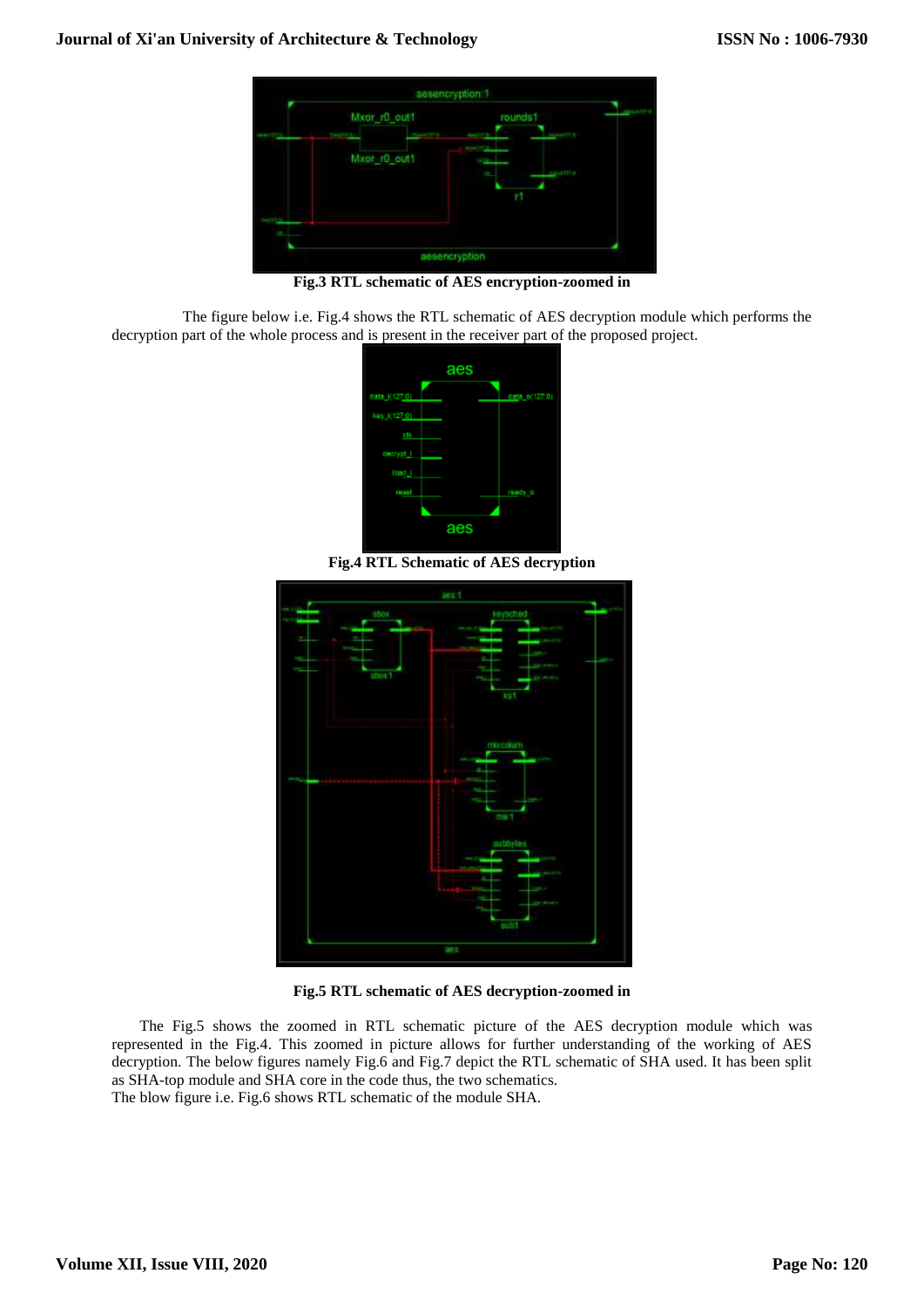







Finally, the below two pictures shows the RTL schematic of Transmitter side i.e. AES encryption with SHA and receiver side i.e. AES decryption with SHA. Fig. 8 shows the Transmitter side which includes AES encryption with SHA to produce hash code. In the schematic it can be clearly seen that, three different modules i.e. aesencryption, append and sha\_core. 'The 'appendp' module is just a module to append the outputs of encryption and sha to send to the next step.



**Fig.8 RTL schematic of Transmitter side**

Fig.9 shows the Transmitter side which includes AES decryption with SHA to produce hash code. In the schematic we can see, two different modules i.e. aes, append and sha\_core2.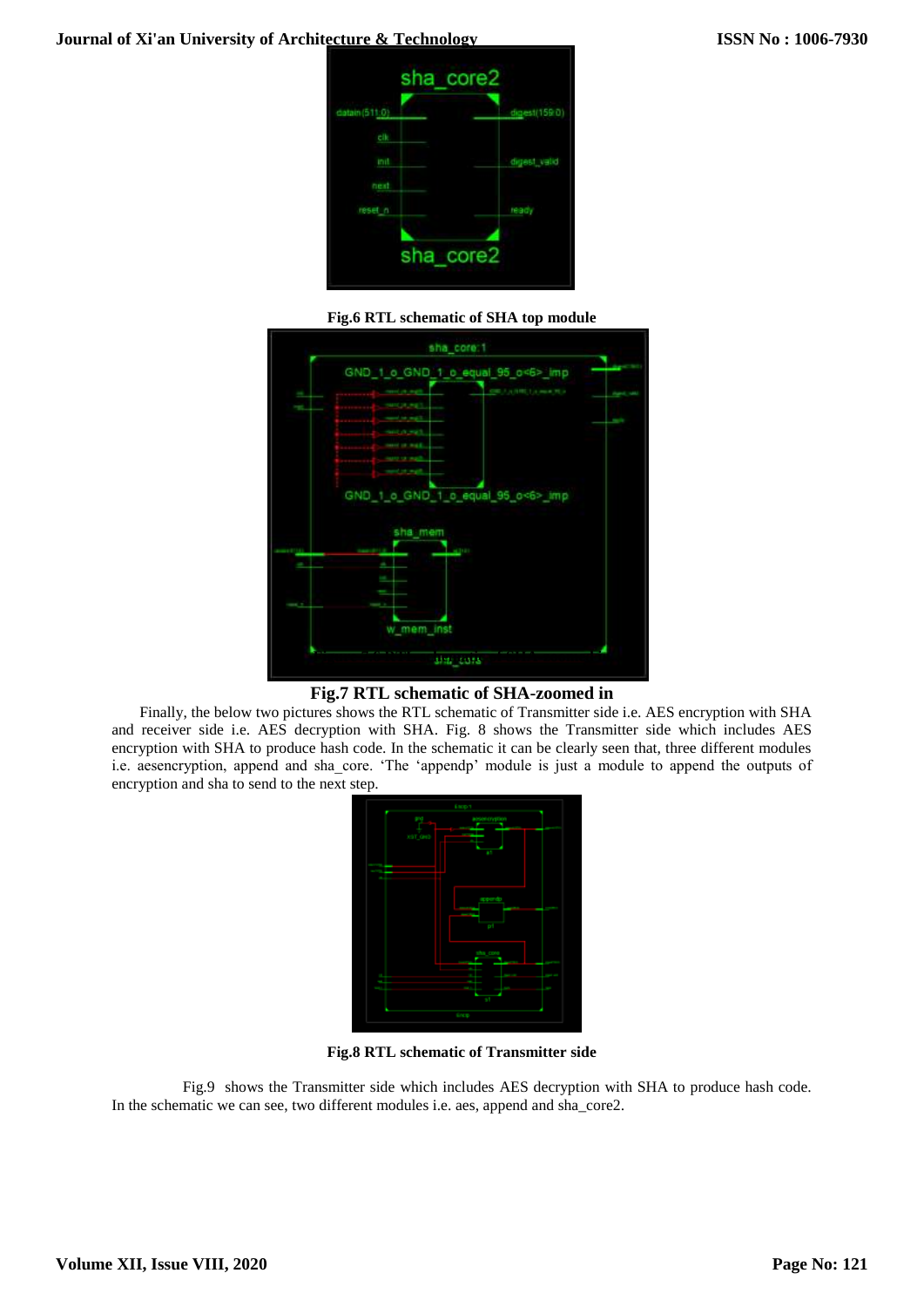

**Fig.9 RTL schematic of Receiver side**

In the below Fig.10, the final output in XILINX is shown for the transmitter part of AES and SHA where AES encryption is done with SHA hashing.



**Fig.10 Output using ISIM for Transmitter part**

Here, datain is plaintext, key is the key given by user, dataout is the cipher test, Digest is the hash code or MAC*T* and cout is the appended output that is dataout appended with digest. In the below Fig.11, the final output in XILINX is shown for the receiver part of AES and SHA where AES decryption is done with SHA-1 hashing.



**Fig.11 Output using ISIM for Receiver part**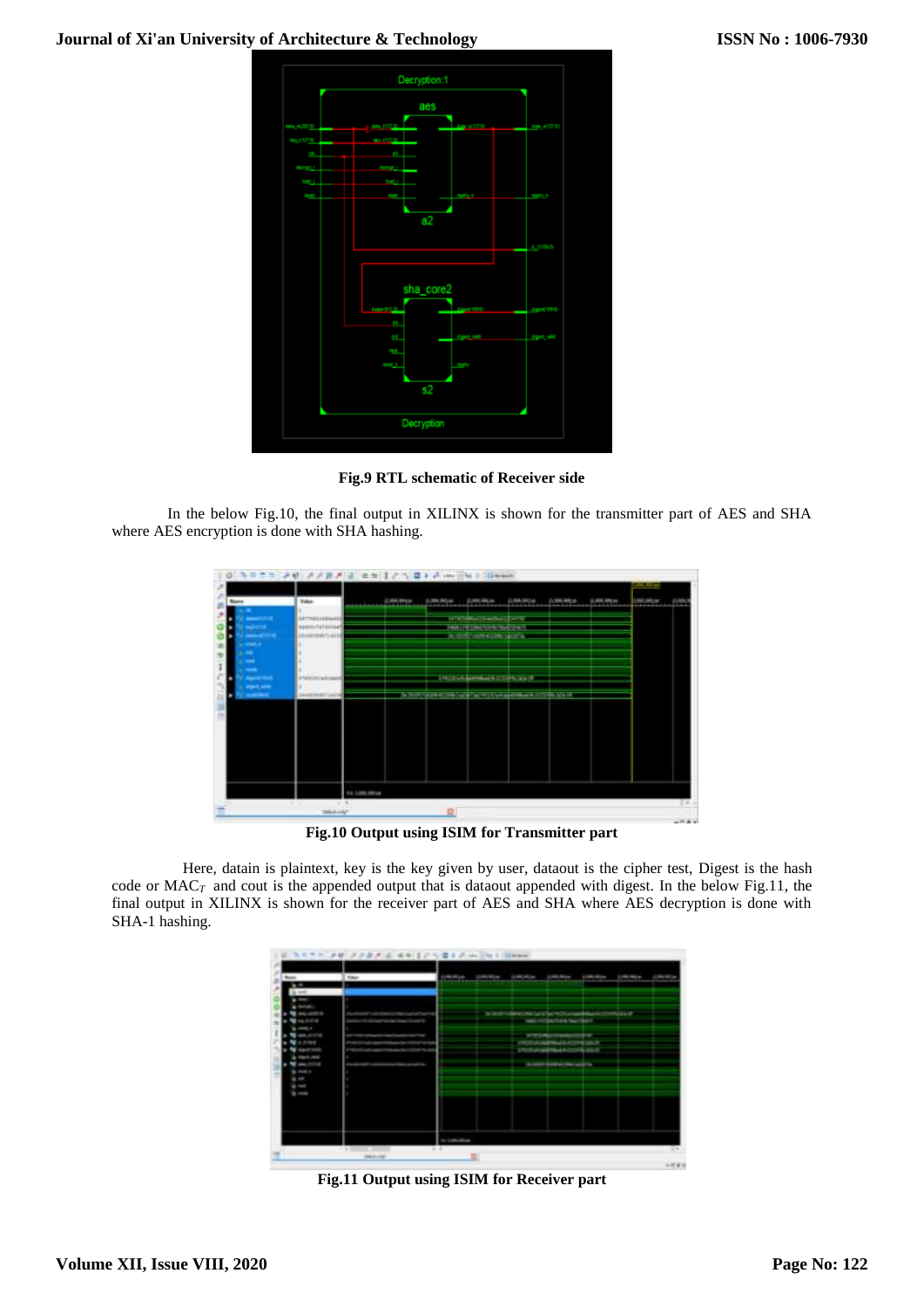Here, data\_in is the cout from the previous step, key\_i is the user given key, data\_o is the plain text after decryption of cipher text, d\_1 is the hash code at transmitter side i.e. MACR, digest is the hash in transmitter side.

# **4.2 HDL SYNTHESIS REPORT**

Macro Statistics

Adders/Subtractors used = 5

| <b>Table 1 Adders and Subtractor used</b> |                 |  |  |  |  |
|-------------------------------------------|-----------------|--|--|--|--|
| 4-bit adder                               |                 |  |  |  |  |
| 4-bit subtractor                          | $\mathbf{1}$    |  |  |  |  |
| 5-bit adder                               | $\mathbf{1}$    |  |  |  |  |
| 6-bit subtractor                          | 1               |  |  |  |  |
| Registers used = $673$                    |                 |  |  |  |  |
| Comparators used $= 2$                    |                 |  |  |  |  |
| <b>Table .2 Comparators used</b>          |                 |  |  |  |  |
| 32-bit comparator lessequal               | 1               |  |  |  |  |
| 4-bit comparator equal                    | $\mathbf{1}$    |  |  |  |  |
| FSM's used = $2$                          |                 |  |  |  |  |
| Multiplexer's used = $275$                |                 |  |  |  |  |
| <b>Table .3 Comparators used</b>          |                 |  |  |  |  |
| 1-bit 2-to-1 multiplexer                  | 214             |  |  |  |  |
| 128-bit 2-to-1 multiplexer                | 15              |  |  |  |  |
| 32-bit 2-to-1 multiplexer                 | $\overline{5}$  |  |  |  |  |
| 32-bit 4-to-1 multiplexer                 | $\mathbf{1}$    |  |  |  |  |
| 4-bit 2-to-1 multiplexer                  | 16              |  |  |  |  |
| 5-bit 2-to-1 multiplexer                  | $\mathbf{1}$    |  |  |  |  |
| 8-bit 16-to-1 multiplexer                 | $\mathbf{1}$    |  |  |  |  |
| 8-bit 2-to-1 multiplexer                  | 21              |  |  |  |  |
|                                           |                 |  |  |  |  |
| $XOR's used = 125$                        |                 |  |  |  |  |
| Table 4 XOR's used                        |                 |  |  |  |  |
| 1-bit xor2                                | 29              |  |  |  |  |
| 1-bit xor3                                | 12              |  |  |  |  |
| 1-bit xor4                                | $\overline{2}$  |  |  |  |  |
| 1-bit xor5                                | $\mathbf{1}$    |  |  |  |  |
| 1-bit xor6                                | $\overline{2}$  |  |  |  |  |
| 1-bit xor7                                | $\mathbf{1}$    |  |  |  |  |
| 128-bit xor2                              | $\overline{2}$  |  |  |  |  |
| 32-bit xor2                               | $\overline{5}$  |  |  |  |  |
| 4-bit xor2                                | $\overline{37}$ |  |  |  |  |
| 4-bit xor3                                | $\mathbf{1}$    |  |  |  |  |
| $\overline{4}$ -bit xor4                  | 12              |  |  |  |  |
| 4-bit xor5                                | $\mathbf{1}$    |  |  |  |  |
| 8-bit xor2                                | 12              |  |  |  |  |
| 8-bit xor3                                | $\overline{4}$  |  |  |  |  |
| 8-bit xor4                                | $\overline{4}$  |  |  |  |  |
|                                           |                 |  |  |  |  |

# **4.3 COMPARISON OF PARAMETERS AMONG VARIOUS FPGA's**

| <b>FPGA Type</b> | <b>Total</b><br>no.<br>slice<br>of<br>registers | Total<br>no.<br>of slices in<br><b>LUTs</b> | Total no. of<br>pairs of LUT-<br>FF completely<br>used | Total no. of IOBs<br>utilized | Total no .of<br><b>BUFG/BUFGCTRLs</b> |
|------------------|-------------------------------------------------|---------------------------------------------|--------------------------------------------------------|-------------------------------|---------------------------------------|
| Spartan-6Q       | 854                                             | 10772                                       | 749                                                    | 837                           |                                       |
| Spartan-6        | 857                                             | 10773                                       | 844                                                    | 837                           |                                       |
| Artix-7          | 670                                             | 1468                                        | 573                                                    | 870                           |                                       |
| Virtex-7         | 670                                             | 1469                                        | 573                                                    | 870                           |                                       |
| Virtex-6         | 849                                             | 10769                                       | 848                                                    | 836                           |                                       |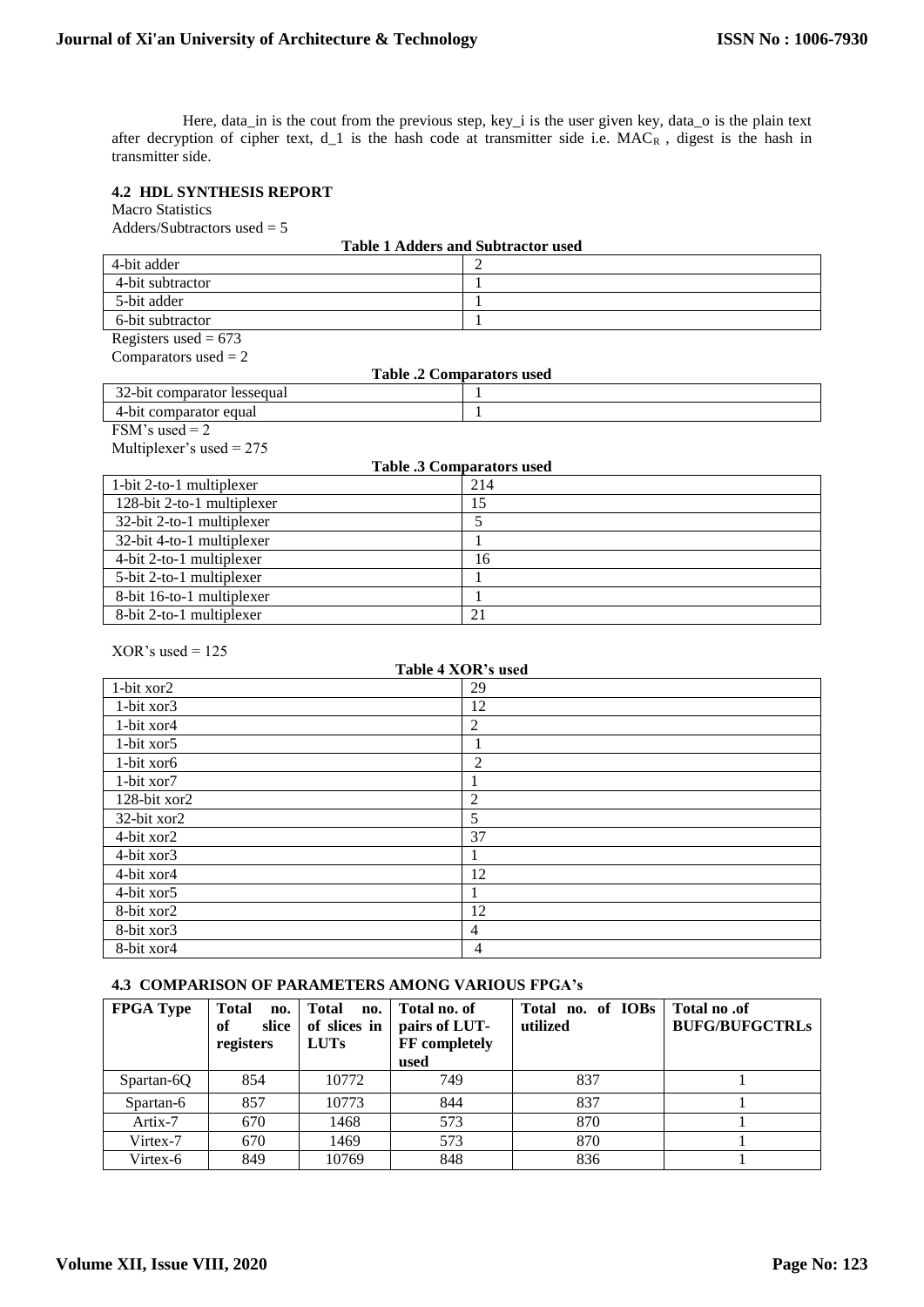

**Fig.12 Graph depicting the various parameters in different FPGA**

## **CONCLUSION AND FUTURE WORK**

A combination of AES encryption algorithm and SHA 1 algorithm has been implemented in both software and hardware, i.e. both in Xilinx and on the FPGA board. The proposed idea to create a special algorithm in which AES algorithmic program is used for encryption and decryption of data while Secure Hash Algorithm is used for message integrity has been presented. At transmitted side plain text is given to both AES and SHA algorithms, then the cipher text from AES and hash code from SHA are appended and transmitted. At receiver side cipher text and hash code are separated, then cipher text is sent to decryption and then clear-text is given to SHA where it provides a hash code. Now both hash codes are compared and by doing that message integrity is checked at receiver side. This algorithm has been implemented in Xilinx ISE 14.7 and on various FPGA's namely Virtex-6, Virtex-7, Artix, Spartan 6, Spartan 6Q boards and the various parameters have been noted and graphed. As AES encryption is a symmetric algorithm (private-key cryptography). It involves key which is shared between sender and recipient in secret, so whole algorithm is in jeopardy if the key is known to third party. So, it must be made sure that private key is not tampered with during the transmission. Performance of the encryption algorithms can be improved. High throughput AES can be developed using techniques like parallelism. Also, the implementation of AES-CCM for further improving security can be implemented, but it has hardware requirements which exceed the number of required ports on FPGA's. Thus, requiring the use of multicore processors. The implementation will further benefit by implementing it on a faster CPU rather than FPGA's which provide higher speed of process completion than FPGA's.

#### **REFERENCES**

- [1] Pammu, A. A., Ho, W.-G., Lwin, N. K. Z., Chong, K.-S., & Gwee, B.-H. (2019). A High Throughput and Secure Authentication-Encryption AES-CCM Algorithm on Asynchronous Multicore Processor. *IEEE Trans.Inform.Forensic Security. 14*(4), 1023–1036. Retrieved April 4, 2020, from 10.1109/tifs.2018.2869344
- [2] Paul, A. Soltani and S. Sharifian, "An ultra-high throughput and fully pipelined implementation of AES algorithm on FPGA," Microprocessors and Microsystems, vol. 39, no. 7, pp. 480–493, 2015, doi: 10.1016/j.micpro.2015.07.005.
- [3] Advantages Of AES | Disadvantages Of AES." [Online]. Available: https://www.rfwirelessworld.com/Terminology/Advantages-and-disadvantages-of-AES.html.
- [4] Harshali Zodpe and Ashok Sapkal, " An Efficient AES Implementation Using FPGA With Enhanced Security Features ", Journal Of King Saud University - Engineering Sciences, Volume 10.1016, July 2018.
- [5] Liakot Ali , Ishak Aris , Fakir Sharif Hossain and Niranjan Roy, " Design of an Ultra High Speed AES Processor for Next Generation IT Security", Computers and Electrical
- [6] M.Kundalakesi MS(IT&M),M.Phil, An Overview of Modern Cryptography, 31–51. Retrieved April 4, 2020, from 10.1007/0-387-26090-0\_3
- [7] Aes Document 1 Final | Cryptography | Field Programmable Gate Array. *Scribd*. Retrieved Feb 2, 2020, from<https://www.scribd.com/document/375361742/Aes-Document-1-Final>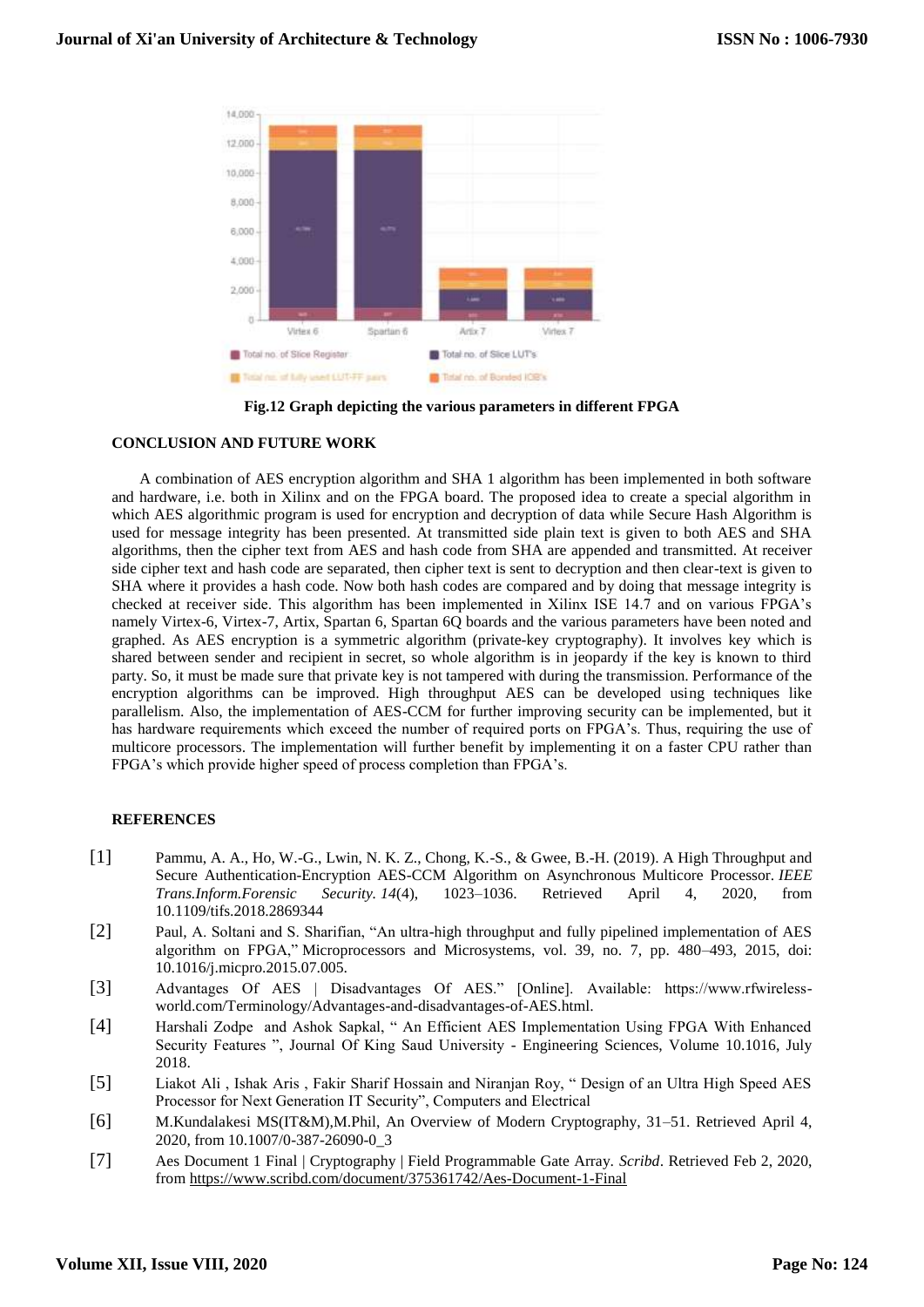- [8] Philemon, M. P. (2012, March 3). Implementation Of Advanced Encryption Standard Algorithm. *International Journal of Scientific & Engineering Research Volume 3, Issue 3*. Retrieved April 4, 2020, from<https://www.ijser.org/paper/Implementation-of-Advanced-Encryption-Standard-Algorithm.html>
- [9] Riadi, I. (2018, September). Analysis of Secure Hash Algorithm (SHA) 512 for Encryption Process on Web Based Application. *ResearchGate*. Retrieved April 4, 2020, from  $ResearchGate.$ https://www.researchgate.net/publication/327392778\_Analysis\_of\_Secure\_Hash\_Algorithm\_SHA\_512\_ for\_Encryption\_Process\_on\_Web\_Based\_Application
- [10] Hassen Mestiri, Fatma Kahri, Belgacem Bouallegue and Mohsen Machhout, "A High-Speed AES Design Resistant To Fault Injection Attacks", Microprocessors And Microsystems, Volume 41, March 2016, Pages 47-55, Dec 2015.
- [11] Ali, S., Ramji, P. V. S., Harsha, M., & Reddy, Y. (2017, October). VDAAESA: VLSI Based Design And Analysis Of Advanced Encryption Standard Algorithm. *International Journal of Advanced Research in Electrical, Electronics and Instrumentation Engineering*.
- [12] Guduri, M., & Rajesh, V. J. (n.d.). Design of High Performance 32-bit Cryptographic processor. International Journal of Scientific & Engineering Research.
- [13] Archana Mishra and Saurabh Sharma, "Design And Implementation of High Speed AES Algorithm for Data Security", International Journal of Engineering Sciences & Research Technology, Volume 10.5281, August 2016
- [14] Adnan Mohsin Abdulazeez and Ari Shawkat Tahir, "Design And Implementation of Advanced Encryption Standard Security Algorithm Using FPGA", International Journal of Scientific & Engineering Research, Volume 4, Issue 9, September-2013.
- [15] Rafidah Ahmad, Asrulnizam Abd and Widad Ismail, "Development of an Improved Power-Throughput Blowfish Algorithm on FPGA", IEEE 12th International Colloquium on Signal Processing & its Applications, vol. , PP., march 2016.
- [16] K. Rahimunnisa, P. Karthigaikumar, Soumiya Rasheed, J. Jayakumar and S. Suresh Kumar "FPGA implementation of AES algorithm for high throughput using folded parallel architecture", Wiley Online Library, vol 10.1002, PP. 2225-2236 , October 2012.
- [17] J. Balamurugan and E. Logashanmugam, "High-Speed Low-Cost Implementation of Advanced Encryption Standard on FPGA", 2nd International Conference on Current Trends in Engineering and Technology, vol. ICCTET'14, PP.371, July 2014.
- [18] Muneer Bani Yassein Shadi Aljawarneh Ethar Qawasmeh, Wail Mardini and Yaser Khamayseh, "Comprehensive Study Of Symmetric Key And Asymmetric Key Encryption Algorithms", The International Conference On Engineering & Technology, July 2017.
- [19] (2009, May 16). Simple Hex Multiplication Question From AES Algorithm. *Physics Forums | Science Articles, Homework Help, Discussion*. Retrieved April 4, 2020, from <https://www.physicsforums.com/threads/simple-hex-multiplication-question-from-aes-algorithm.314497/>
- [20] K. Sowmya Nag, A. C. Nuthan, and H. B. Bhuvaneswari, "Implementation of advanced encryption standard-192 bit using multiple keys," 2013, doi: 10.1049/cp.2013.2514.
- [21] P. Kakarountas, G. Theodoridis, T. Laopoulos, and C. E. Goutis, "High-Speed FPGA Implementation of the SHA-1 Hash Function," 2005, doi: 10.1109/idaacs.2005.282972.
- [22] F. Kahri, H. Mestiri, B. Bouallegue, and M. Machhout, "Efficient FPGA hardware implementation of secure hash function SHA-256/Blake-256," 2015, doi: 10.1109/ssd.2015.7348105.
- [23] G. Wang, "An Efficient Implementation of SHA-1 Hash Function," 2006, doi: 10.1109/eit.2006.252210.
- [24] S. Chandra, S. Paira, S. S. Alam, and G. Sanyal, "A comparative survey of Symmetric and Asymmetric Key Cryptography," 2014, doi: 10.1109/icecce.2014.7086640.
- [25] S. Srilaya and S. Velampalli, "Performance Evaluation for DES and AES Algorithms- An Comprehensive Overview," 2018, doi: 10.1109/rteict42901.2018.9012536.
- [26] M. Alfadel, E.-S. M. El-Alfy, and K. M. A. Kamal, "Evaluating time and throughput at different modes of operation in AES algorithm," 2017, doi: 10.1109/icitech.2017.8079948.
- [27] K. Mandal, C. Parakash, and A. Tiwari, "Performance evaluation of cryptographic algorithms: DES and AES," 2012, doi: 10.1109/sceecs.2012.6184991.
- [28] S. Chandra, S. Bhattacharyya, S. Paira, and S. S. Alam, "A study and analysis on symmetric cryptography," 2014, doi: 10.1109/icsemr.2014.7043664.
- [29] Nadeem and M. Y. Javed, "A Performance Comparison of Data Encryption Algorithms," doi: 10.1109/icict.2005.1598556.